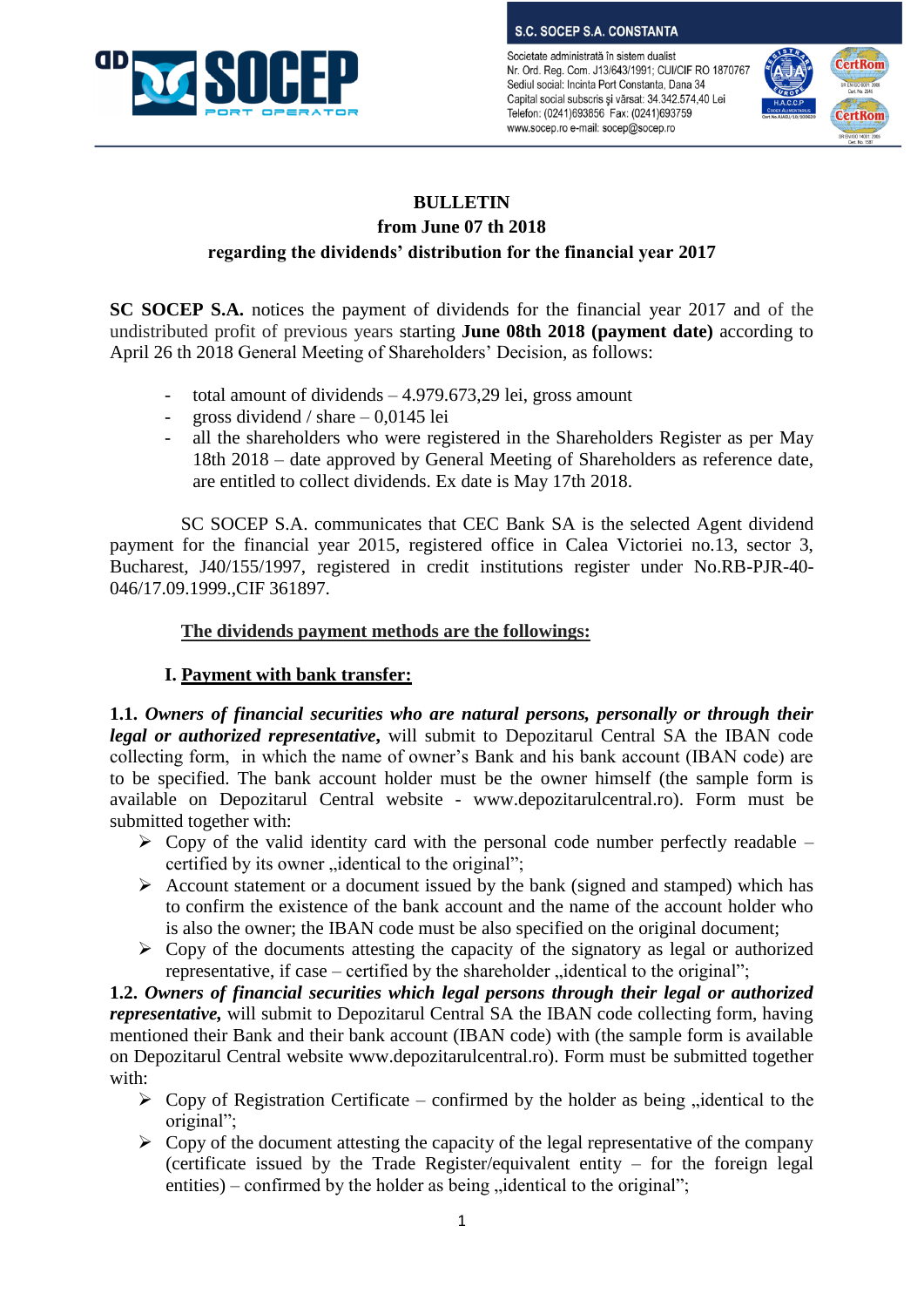- $\triangleright$  Copy of the documents attesting the capacity of the signatory as authorized representative, if case – confirmed by the holder as being  $\ldots$  identical to the original";
- $\triangleright$  Account statement or a document issued by the bank (signed and stamped) which has to confirm the existence of the bank account and the name of the account holder – the legal person; the IBAN code must be also specified on the original document;

If the submitted documents are written in a foreign language, they will include legalized translation there of into Romanian. If they are issued by a foreign authority, documents must be apostilled or supra-legalized.

Requests for receiving the dividends transferred into a bank account will be sent to Depozitarul Central SA – mail address Bucureşti, str.Carol 1 34 - 36, sector 2, or by fax: 021.408.58.14.

Depozitarul Central SA will verify the documentation and if the documentation is not complete demand its completion.

#### **II. Cash payment at the counters payment agent – CEC BANK SA:**

#### **Cash payment at the counters payment agent, CEC BANK SA, instructions:**

Any payment made at the counter will be confirmed by the signature of the person who actually raise monies, on the respective payment receipt related.

**For shareholders, resident physical persons, unrepresented by a Participant**, coming to the counter in person, the dividends' payment will be made on the identity act with recorded personnel identification code (CNP). The shareholder, whose CNP recorded in the acts presented at counter, doesn't fit that recorded in Depozitarul central' records, will address to the latter one.

**For nonresident physical persons shareholders, unrepresented by a Participant**, coming in person to the counter, the dividens' payment will be made according to the passport, which series and number must comply with those in Depozitarul central' record.

**For physical persons shareholders, unrepresented by a Participant, younger than 14 years old,** the dividends' payment will be made by the minor' tutor or parent, according to the following documents: the shareholder's birth certificate with recorded personnel identification code (CNP), an authorized photocopy for conformity with the original, the legal act, establishing the tutorship, if the tutor is not one of parents, a certified photocopy for conformity with the original and the tutor/parent' identity act, a certified photocopy for conformity with the original of the tutor/parent.

**For physical persons shareholders, unrepresented by a Participant, having**  established curatorship, the dividends' payment will be made by that person' trustee, according to the following documents: the shareholder's identity act with recorded personnel identification code (CNP), an authorized photocopy for conformity with the original, the legal act establishing the curatorship, the trustee' certified photocopy for conformity with the original, the tutor/trustee' certified photocopy for conformity with the original.

**For physical shareholders, unrepresented by a Participant, not coming to counter, but authorizing another person for this operation,** the dividends' payment is made to that person' empowered person, according to the following documents: empowered' identity act, special empowerment authorized by an attorney in law (issued maximum 3 years before the date the payment is made) containing for the shareholder/ empowered person – name, first name, CNP and the empowerment to cash the dividends; the mentioned documents are presented in original, one photocopy of them (according to original) is kept by the bank.